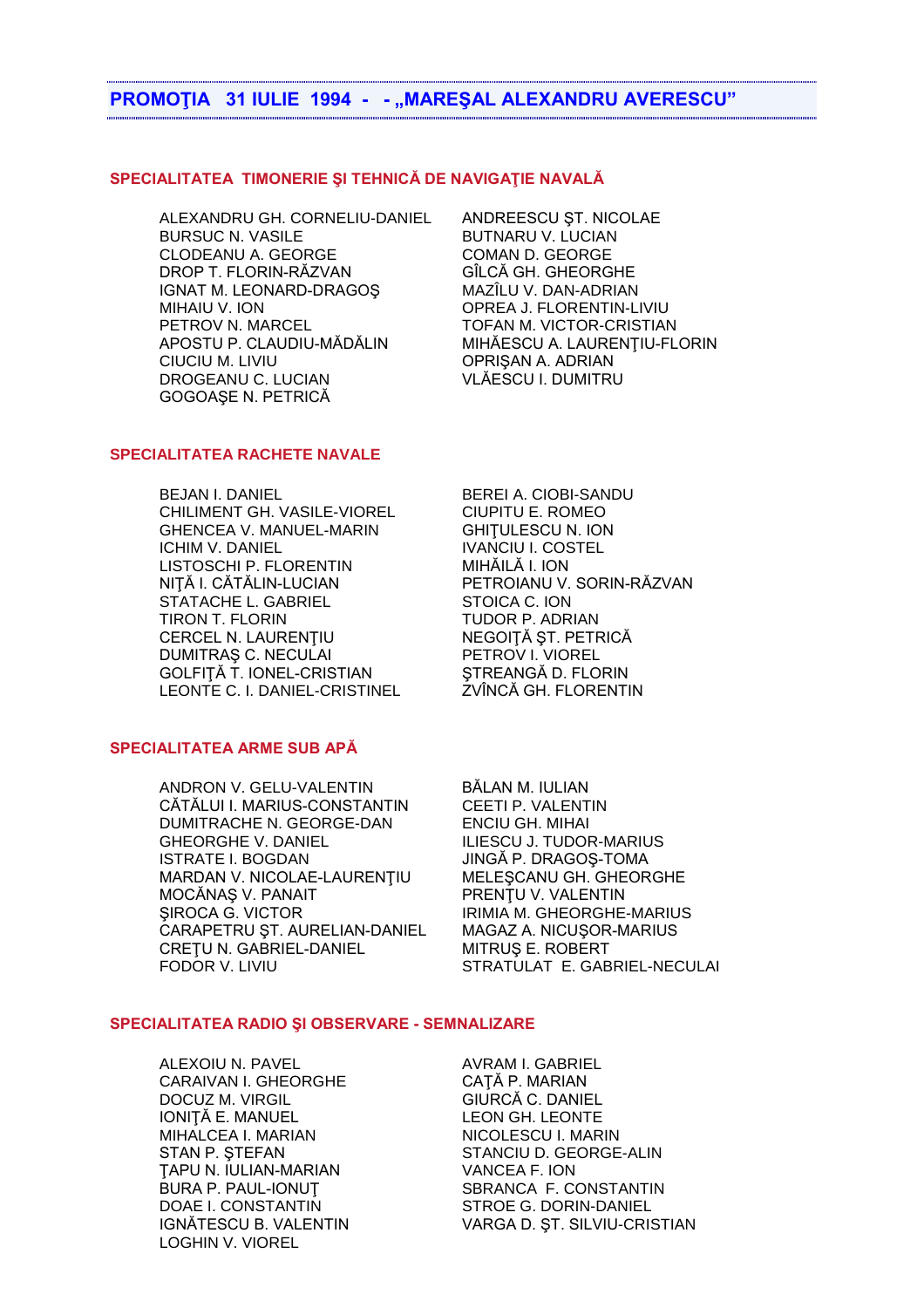### **SPECIALITATEA RADIOLOCAŢIE NAVALĂ**

ARSENE V. CORNEL BARBU C. VALENTIN- MARIUS CRÎŞMARIU I. CĂTĂLIN-IOAN CRISTEA I. DAN DICĂ M. GABRIEL DRAGOMIR GH. DAN-EUGEN ENE N. FĂNEL FEODOROV P. SORIN PAP C. DANIEL-ANDREI PETREUŞ V. LAURENȚIU SIMION N. DANIEL SIMIONOV M. ROMICĂ STĂNICĂ D. CĂTĂLIN-IOAN STERPARU C. COSTEL-SORIN TURCU M. GABRIEL-DORU VÎRLAN D. MARIAN CREȚULESCU V. ILIE SANDU GH. PAUL DĂNĂILĂ I. MIREL SIRITEANU I. PAVEL DULGHERU V. LAURENTIU-CTIN TIRON A. DAN-CRISTIAN MIRION C. IONEL-GABRIEL VLAD I. JEAN-LAURENŢIU

## **SPECIALITATEA HIDROACUSTICĂ**

BELU F. MIHAI-EDUARD BOLEAC V. AUREL-MARIN CHIRECEANU D. CRISTIAN CONTOR M. VIOREL GHEORGHE N. ADRIAN GÎDEI C. LAURENŢIU PUŢANU A. GHEORGHE-DANIEL SÎRBU D. CONSTANTIN-SORIN TEODORESCU I. CĂTĂLIN-SORIN VACARIU C. ADRIAN BREŞUG I. VALERIU POPA G. NICUŞOR COSMICI C. V. ANDY-GABRIEL SERBATIUC V. NICOLAE EVLANTE M. GHEORGHE VOLENCU P. DANIEL LĂBUNŢ ŞT. ŞTEFAN-ADRIAN

COVACIU V. IANI DUCULESCU V. VASILE-OCTAVIAN PLESA N. NICOLAE-MIHAI

### **SPECIALITATEA MOTOARE ŞI MAŞINI NAVALE**

ALEXANDRESCU N. PETRIŞOR BĂLTIANU V. CRISTINEL DAVID S. NICOLAE GHEORGHE A. MARIAN IORDACHE M. FLORIN IORDAN D. TUDOR LĂCĂTUŞU I. DUMITRU-ALIN MARCU I. MIRICĂ MOTOCU I. ILIE NECULAI M. LIVIU-LAURENȚIU NICULAE GH. EMIL PETCU E. FLORENTIN ROTARU GH. GABRIEL TUDOR M. MARIUS URECHE GH. VASILE URSICĂ A. VASILE VRÎNCEANU A. FLORIN BĂLAN I. PAUL DANILOV G. MIHAI DINU GH. DANIEL FIRAN J. CRISTIAN GRABOVSCHI B. DĂNUŢ ILIE C. FLORIN IRIMIA A. DRAGOŞ-FLORIAN LUPU A. FLORIN MECA V. CRISTINEL-VASILE NIȚU D. CRISTIAN-DANIEL PINȚOIU ȘT. FLORIN PLĂEŞU P. GHEORGHIŢĂ-DUMITRU ROŞCA I. MARIUS STANCU G. CRISTIAN STOIAN I. TRAIAN TATU M. GABRIEL TATU M. GABRIEL BĂNDILĂ GH. MARIUS BOTEA C. AUREL-CIPRIAN DOLCEANU C. DANIEL ENESCU V. SORINEL FOLAREA M. ION GLĂVAN B. VIOREL IANCU P. GABRIEL MIHĂLCEANU M. VASILICĂ-NICOLAE NEGOIȚĂ GH. FLORENTIN NEGREA ȘT. MARIUS PETA T. VIOREL PIRICI C. LIVIU STANCU V. FLORIN STOICA M. CĂTĂLIN CREMENESCU A. LIVIU-DUMITRU PÎRLEA CRISTIAN HĂRĂTĂU MARIUS SANDU N. COSTICĂ IVANOV V. E. POMPILIU-GABRIEL SANDRU C. AUREL MARIN GH. ALEXANDRU-DANIEL ALEXANDROAIE M. ALIN-MIHAI NICU N. MARIAN CRIŞU I. MIHAI PUICAN A. ROGER-MIHAIL FILIP I. ARINEL TUDOR N. DĂNUȚ GRECU L. AURELIAN VINTILESCU A. LUCIAN MOIŞOIU M. CONSTANTIN CROITORU I. IONEL NICU O. MANUEL-TUDOR DUMBRAVĂ F. MIHAIL-SORINEL POPA N. IONUŢ HABA G. RADU-ONIŞOR VOICU I. GHEORGHE-DĂNUŢ IVAN A. IULIAN NASTASA GH. GHEORGHE-IULIAN